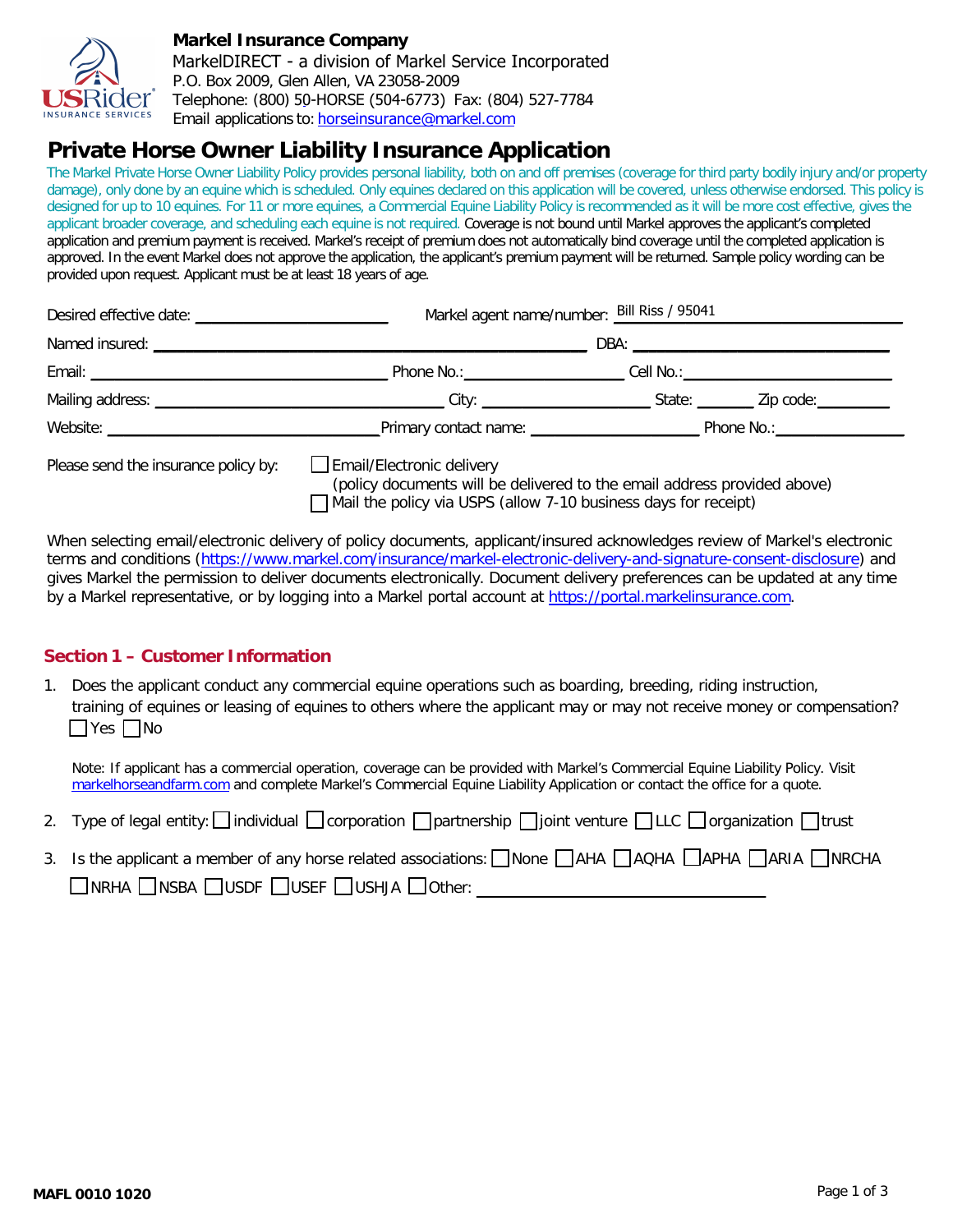# **Section 2 – Summary of Equines**

1. Total number of equines to be scheduled: \_\_\_\_\_\_\_\_\_\_\_\_\_\_\_\_\_\_\_\_\_\_\_ All owned/leased equines must be listed. Markel's Private Horse Owner Liability Policy is designed for up to 10 equines. For 11 or more equines, a Markel Commercial Equine Liability Policy is recommended as it will be more cost effective, gives the applicant broader coverage, and scheduling each equine is not required.

- Equine name: Indicate registered or barn name. For unnamed equines, enter sire and dam's name.
- Birth year: Must be 4 digits and cannot be greater than current year.
- % Owned: Indicate the percent of ownership for each equine. For example, owned would be 100.

| Equine name                                                                                                                                                                                                                                                                                                                                                                                                                                        | <b>Birth</b><br>year | Gender                                                                | <b>Breed</b>                                                       | Use                                                                                                                                | Ownership                                               | $\%$<br>Owned                                   |
|----------------------------------------------------------------------------------------------------------------------------------------------------------------------------------------------------------------------------------------------------------------------------------------------------------------------------------------------------------------------------------------------------------------------------------------------------|----------------------|-----------------------------------------------------------------------|--------------------------------------------------------------------|------------------------------------------------------------------------------------------------------------------------------------|---------------------------------------------------------|-------------------------------------------------|
| $\mathbf{1}$ .                                                                                                                                                                                                                                                                                                                                                                                                                                     |                      | $Colt$ Filly<br>Gelding<br>Mare<br>Stallion                           | <b>QH/Paint</b><br>$\Box$ WB/TB<br>$\Box$ Arab/ASB<br>$\Box$ Draft | 1Pleasure □ Show<br>Racing<br>$\Box$ Breeding<br>Pulling contests<br>$\Box$ Other<br>$\Box$ Driving                                | $\Box$ Owned<br>Leased from<br>$\Box$ Leased to         | $\Box$ 100%<br>$\Box$ Other:<br>%               |
| 2.                                                                                                                                                                                                                                                                                                                                                                                                                                                 |                      | Colt Filly<br>Gelding<br>$\Box$ Mare<br>$\Box$ Stallion               | Other<br>QH/Paint<br>WB/TB<br>Arab/ASB<br>Draft<br>Other           | <b>T</b> Pleasure □Show<br>$\Box$ Racing<br>$\Box$ Breeding<br>$\Box$ Pulling contests<br>$\Box$ Driving<br>$\Box$ Other           | Owned<br>Leased from<br>Leased to                       | $\square$ 100%<br>$\Box$ Other:<br>%            |
| 3.                                                                                                                                                                                                                                                                                                                                                                                                                                                 |                      | Colt □Filly<br>Gelding<br>Mare<br>$\Box$ Stallion                     | QH/Paint<br>WB/TB<br>$\Box$ Arab/ASB<br>Draft<br>Other             | $\Box$ Show<br>Pleasure<br>Racing<br>$\Box$ Breeding<br>$\Box$ Pulling contests<br>$\Box$ Other<br>$\Box$ Driving                  | <b>TOwned</b><br>$\Box$ Leased from<br>$\Box$ Leased to | 100%<br>$\Box$ Other:<br>$\%$                   |
| 4.                                                                                                                                                                                                                                                                                                                                                                                                                                                 |                      | $\overline{\Box}$ Filly<br>Colt<br>Gelding<br>Mare<br>Stallion        | QH/Paint<br>$J$ WB/TB<br>Arab/ASB<br>Draft<br>Other                | Pleasure □ Show<br>Racing <b>Breeding</b><br>Pulling contests<br>Driving<br>$\Box$ Other                                           | Owned<br>Leased from<br>$\Box$ Leased to                | $\Box$ 100%<br>$\Box$ Other:<br>%               |
| 5.                                                                                                                                                                                                                                                                                                                                                                                                                                                 |                      | $\Box$ Filly<br>Colt<br>Gelding<br>Mare<br>Stallion                   | QH/Paint<br>WB/TB<br>Arab/ASB<br>Draft<br>Other                    | Pleasure<br><b>T</b> Show<br>$\Box$ Racing<br>$\Box$ Breeding<br>$\Box$ Pulling contests<br>$\Box$ Driving<br>$\Box$ Other         | Owned<br>Leased from<br>Leased to                       | $\square$ 100%<br>$\Box$ Other:<br>%            |
| 6.                                                                                                                                                                                                                                                                                                                                                                                                                                                 |                      | Colt Filly<br>Gelding<br>Mare<br>Stallion                             | QH/Paint<br>WB/TB<br>Arab/ASB<br>Draft<br>Other                    | Pleasure<br><b>Show</b><br>$\Box$ Racing<br>$\Box$ Breeding<br>$\Box$ Pulling contests<br>$\Box$ Other<br>$\Box$ Driving           | Owned<br>Leased from<br>$\Box$ Leased to                | 100%<br>$\Box$ Other:<br>$\%$                   |
| 7.                                                                                                                                                                                                                                                                                                                                                                                                                                                 |                      | $\Box$ Filly<br>Colt<br>Gelding<br>Mare<br>Stallion                   | QH/Paint<br>$J$ WB/TB<br>Arab/ASB<br>Draft<br>Other                | <b>T</b> Pleasure □ Show<br>Racing $\Box$ Breeding<br>Pulling contests<br>Driving<br>$\Box$ Other                                  | $\Box$ Owned<br>$\Box$ Leased from<br>$\Box$ Leased to  | $\Box$ 100%<br>$\Box$ Other:<br>%               |
| 8.                                                                                                                                                                                                                                                                                                                                                                                                                                                 |                      | $Colt$ Filly<br>Gelding<br>$\Box$ Mare<br>$\Box$ Stallion             | QH/Paint<br>WB/TB<br>Arab/ASB<br>Draft<br>Other                    | Pleasure<br><b>Show</b><br>$\overline{\mathsf{J}}$ Racing<br>$\Box$ Breeding<br>Pulling contests<br>$\Box$ Other<br>$\Box$ Driving | Owned<br>Leased from<br>Leased to                       | $\square$ 100%<br>$\overline{\Box}$ Other:<br>% |
| $\mathsf{Q}$                                                                                                                                                                                                                                                                                                                                                                                                                                       |                      | $\Box$ Colt $\Box$ Filly<br>$\Box$ Gelding<br>$\Box$ Mare<br>Stallion | QH/Paint<br>$\Box$ WB/TB<br>Arab/ASB<br>Draft<br>Other             | □Pleasure □Show<br>Racing<br>$\Box$ Breeding<br>Pulling contests<br>$\Box$ Other<br>$\Box$ Driving                                 | Owned<br>Leased from<br>$\Box$ Leased to                | $\Box$ 100%<br>$\Box$ Other:<br>%               |
| 10.                                                                                                                                                                                                                                                                                                                                                                                                                                                |                      | Colt $\Box$ Filly<br>Gelding<br>Mare<br>Stallion                      | <b>QH/Paint</b><br>$\Box$ WB/TB<br>Arab/ASB<br>Draft<br>Other      | $\exists$ Show<br>Pleasure<br>Racing<br>$\Box$ Breeding<br>Pulling contests<br>$\Box$ Driving<br>$\Box$ Other                      | Owned<br>Leased from<br>□Leased to                      | 7100%<br>$\Box$ Other:<br>%                     |
| Does the applicant own carts or buggies used with their equines? $\Box$ Yes $\Box$ No<br>2.<br>Are any of the applicant's equines used for pulling contests? $\Box$ Yes $\Box$ No<br>3.<br>Do any of the applicant's equines have a history of aggressive behavior? $\Box$ Yes $\Box$ No<br>4.<br>If yes, please explain:<br>Do any of the applicant's equines travel outside of Canada or the United States and its territories? □ Yes □ No<br>5. |                      |                                                                       |                                                                    |                                                                                                                                    | If yes, how may:                                        |                                                 |
|                                                                                                                                                                                                                                                                                                                                                                                                                                                    |                      | List the countries:                                                   |                                                                    |                                                                                                                                    |                                                         |                                                 |